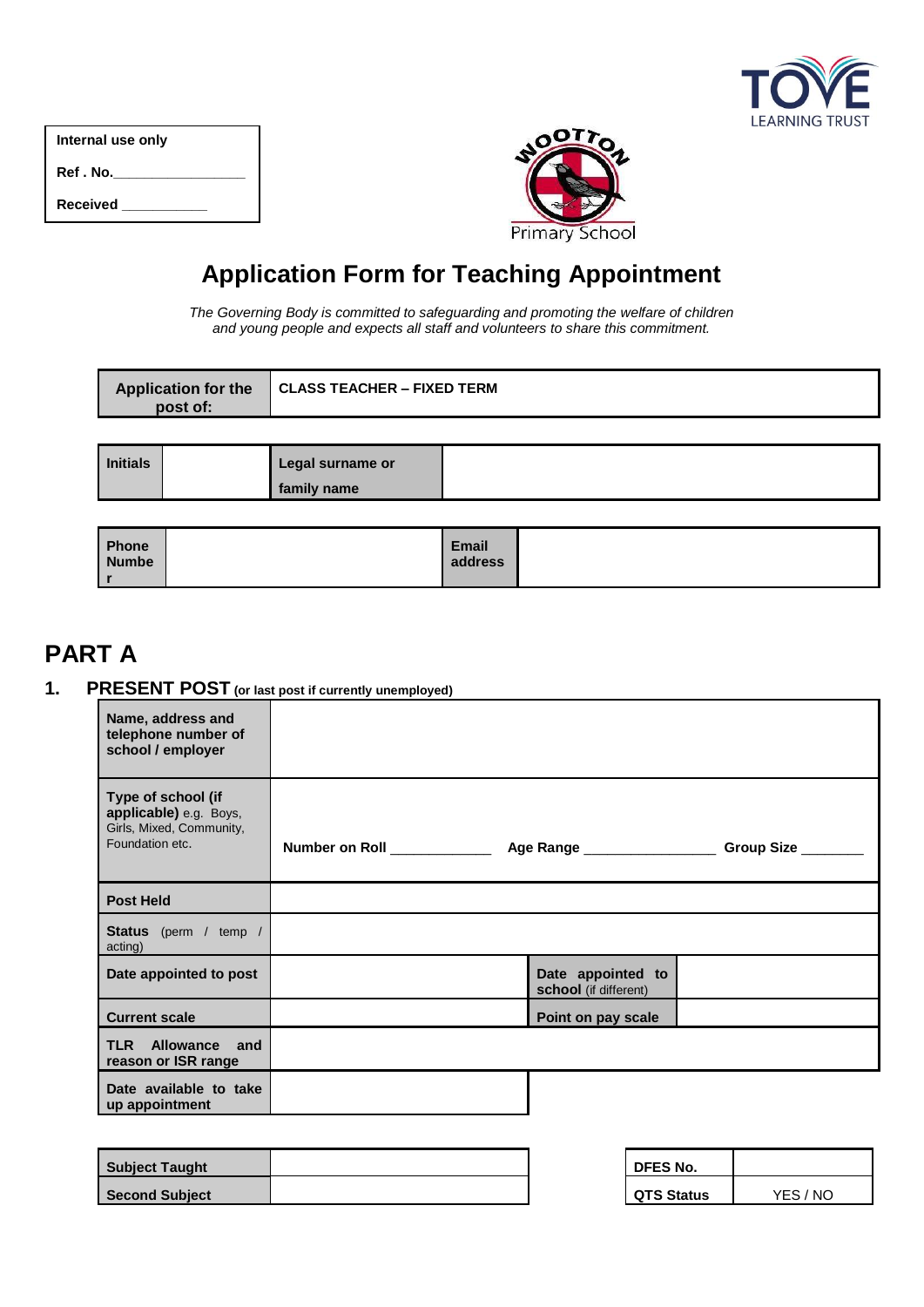## **2. FULL CHRONOLOGICAL EMPLOYMENT HISTORY**

**Please provide a full history in chronological order since leaving secondary education.** 

| Name, address and type<br>of school incl. age range<br>and NOR or employer | <b>Position held</b>           | F/T    | <b>Dates</b> |      |                | Reason |         |
|----------------------------------------------------------------------------|--------------------------------|--------|--------------|------|----------------|--------|---------|
|                                                                            | and salary level<br>on leaving | or P/T |              | From | T <sub>o</sub> |        | for     |
|                                                                            |                                |        | <b>Mth</b>   | Yr   | <b>Mth</b>     | Yr     | leaving |
| $\overline{1}$                                                             |                                |        |              |      |                |        |         |
|                                                                            |                                |        |              |      |                |        |         |
|                                                                            |                                |        |              |      |                |        |         |
|                                                                            |                                |        |              |      |                |        |         |
| $\overline{\mathbf{2}}$                                                    |                                |        |              |      |                |        |         |
|                                                                            |                                |        |              |      |                |        |         |
|                                                                            |                                |        |              |      |                |        |         |
|                                                                            |                                |        |              |      |                |        |         |
|                                                                            |                                |        |              |      |                |        |         |
| $\overline{\mathbf{3}}$                                                    |                                |        |              |      |                |        |         |
|                                                                            |                                |        |              |      |                |        |         |
|                                                                            |                                |        |              |      |                |        |         |
|                                                                            |                                |        |              |      |                |        |         |
| $\overline{4}$                                                             |                                |        |              |      |                |        |         |
|                                                                            |                                |        |              |      |                |        |         |
|                                                                            |                                |        |              |      |                |        |         |
|                                                                            |                                |        |              |      |                |        |         |
|                                                                            |                                |        |              |      |                |        |         |
| $\overline{\mathbf{5}}$                                                    |                                |        |              |      |                |        |         |
|                                                                            |                                |        |              |      |                |        |         |
|                                                                            |                                |        |              |      |                |        |         |
|                                                                            |                                |        |              |      |                |        |         |
|                                                                            |                                |        |              |      |                |        |         |
| $\overline{6}$                                                             |                                |        |              |      |                |        |         |
|                                                                            |                                |        |              |      |                |        |         |
|                                                                            |                                |        |              |      |                |        |         |
|                                                                            |                                |        |              |      |                |        |         |
| $\overline{7}$                                                             |                                |        |              |      |                |        |         |
|                                                                            |                                |        |              |      |                |        |         |
|                                                                            |                                |        |              |      |                |        |         |
|                                                                            |                                |        |              |      |                |        |         |
|                                                                            |                                |        |              |      |                |        |         |
| $\overline{\mathbf{8}}$                                                    |                                |        |              |      |                |        |         |
|                                                                            |                                |        |              |      |                |        |         |
|                                                                            |                                |        |              |      |                |        |         |
|                                                                            |                                |        |              |      |                |        |         |
| $\overline{9}$                                                             |                                |        |              |      |                |        |         |
|                                                                            |                                |        |              |      |                |        |         |
|                                                                            |                                |        |              |      |                |        |         |
|                                                                            |                                |        |              |      |                |        |         |
|                                                                            |                                |        |              |      |                |        |         |
| 10                                                                         |                                |        |              |      |                |        |         |
|                                                                            |                                |        |              |      |                |        |         |
|                                                                            |                                |        |              |      |                |        |         |
|                                                                            |                                |        |              |      |                |        |         |

**Please enclose a continuation sheet if necessary**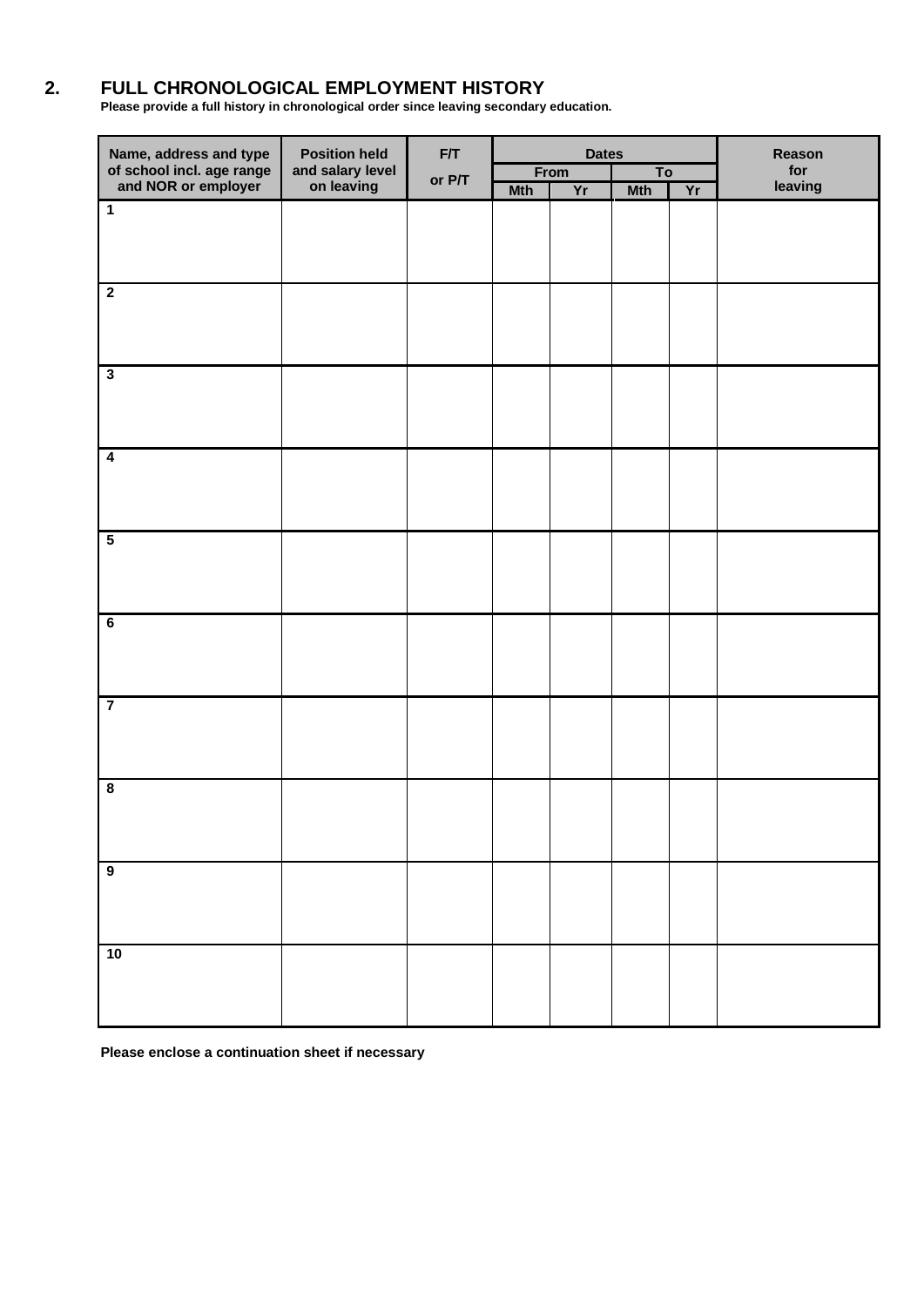## **3. EDUCATION & QUALIFICATIONS**

| Name & address of<br><b>Secondary School</b> | Date From | Date To | Qualifications Gained with Date and Level attained |
|----------------------------------------------|-----------|---------|----------------------------------------------------|
|                                              |           |         |                                                    |
|                                              |           |         |                                                    |
|                                              |           |         |                                                    |
|                                              |           |         |                                                    |
|                                              |           |         |                                                    |

| Name of University,<br>College OR Dept of<br><b>Education attended</b> | Date From | Date To | <b>Full or</b><br>Part-time | Qualifications or Subjects Passed with details of<br>standard obtained |
|------------------------------------------------------------------------|-----------|---------|-----------------------------|------------------------------------------------------------------------|
|                                                                        |           |         |                             |                                                                        |
|                                                                        |           |         |                             |                                                                        |
|                                                                        |           |         |                             |                                                                        |
|                                                                        |           |         |                             |                                                                        |

| Additional Qualifications e.g. swimming awards, D of E Leaders, Coaching etc. |  |  |  |  |  |
|-------------------------------------------------------------------------------|--|--|--|--|--|
|                                                                               |  |  |  |  |  |
|                                                                               |  |  |  |  |  |
|                                                                               |  |  |  |  |  |

# **4. PROFESSIONAL COURSES ATTENDED AS A TEACHER**

**Please list relevant courses attended in the past 3 years.**

| <b>Subject</b> | <b>Organising Body</b> | Date(s) | <b>Duration</b> |
|----------------|------------------------|---------|-----------------|
|                |                        |         |                 |
|                |                        |         |                 |
|                |                        |         |                 |
|                |                        |         |                 |
|                |                        |         |                 |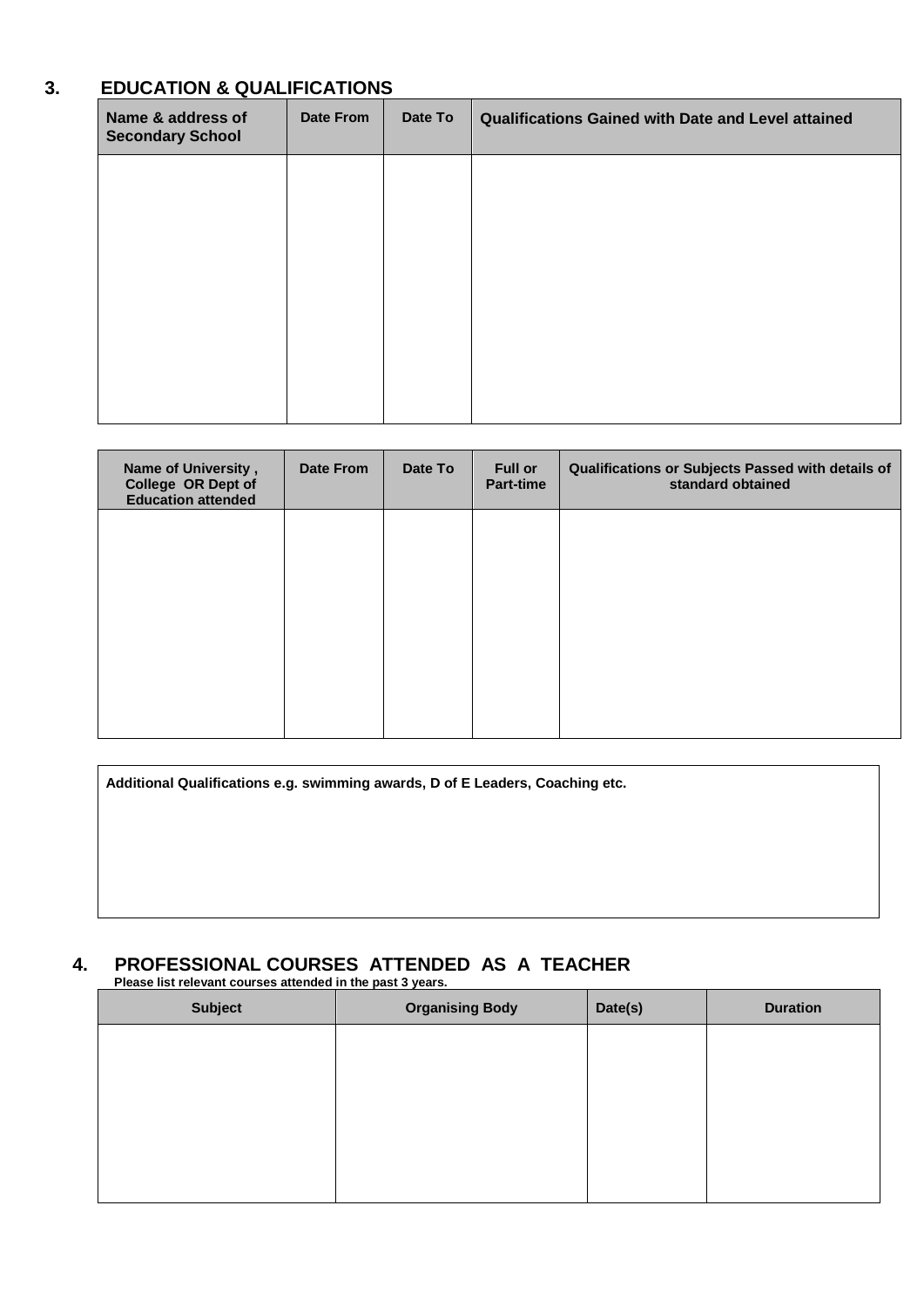## **5. OTHER RELEVANT EXPERIENCE, INTERESTS AND SKILLS**

## **6. REFEREES**

Give here details of two people to whom reference may be made. The first referee should normally be your present or most recent Headteacher or equivalent person. If you are not currently working with children please provide a referee from your most recent employment involving children.

| <b>First referee</b> | Second referee |
|----------------------|----------------|
|                      |                |
|                      |                |
|                      |                |
|                      |                |
|                      |                |
|                      |                |
|                      |                |
|                      |                |
|                      |                |
|                      |                |
|                      |                |
|                      |                |

By applying for this post, I understand that references will be taken up prior to interview.

### **7. DECLARATION**

I certify that, to the best of my knowledge and belief, all particulars included in Parts A of my application are correct. I understand and accept that providing false information will result in my application being rejected or withdrawal of any offer of employment, or summary dismissal if I am in post, and possible referral to the police. I understand and accept that the information I have provided may be used in accordance with paragraph 15 above, and in particular that checks may be carried out to verify the contents of my application form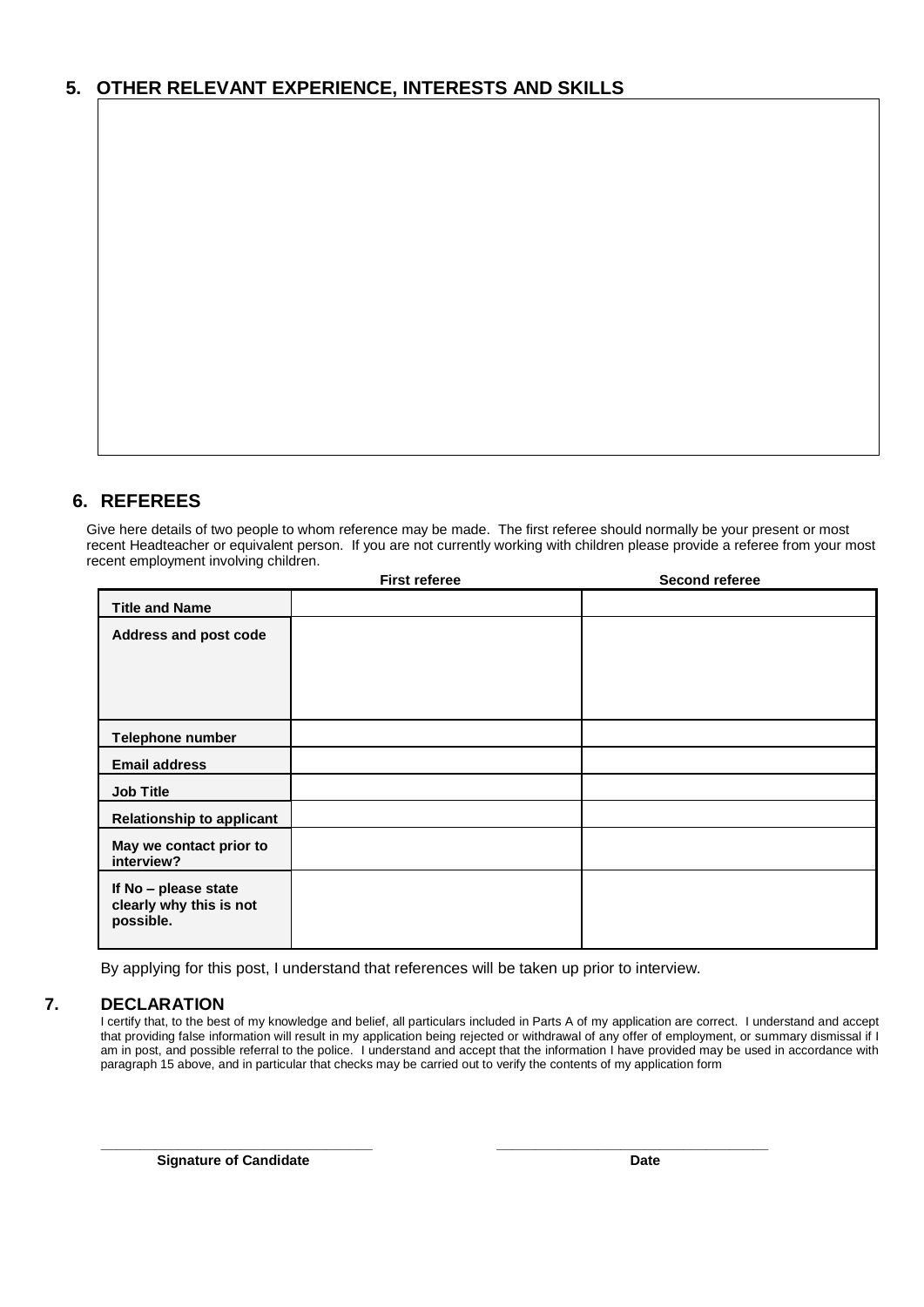# **Part B Internal Ref . No.**

**This section will be separated from Part A on receipt. Relevant contents may be verified prior to shortlisting but will not then be used for selection purposes.**

| 1.              | Surname or family name                                                                                                                    |                                                                                                                                                      |
|-----------------|-------------------------------------------------------------------------------------------------------------------------------------------|------------------------------------------------------------------------------------------------------------------------------------------------------|
| 2.              | All previous surnames                                                                                                                     |                                                                                                                                                      |
| 3.              | All forenames                                                                                                                             |                                                                                                                                                      |
| 4.              | <b>Title</b>                                                                                                                              |                                                                                                                                                      |
| 5.              | <b>Current Address</b>                                                                                                                    |                                                                                                                                                      |
| 6.              | <b>Postcode</b>                                                                                                                           |                                                                                                                                                      |
| 7.              | Home telephone number                                                                                                                     |                                                                                                                                                      |
| 8.              | Mobile telephone number                                                                                                                   |                                                                                                                                                      |
| 9.              | Date of Birth                                                                                                                             |                                                                                                                                                      |
| 10 <sub>1</sub> | <b>National Insurance Number</b>                                                                                                          |                                                                                                                                                      |
| 11.             | Have you ever been subject to an<br>investigation by the General<br><b>Teaching Council or DfES or placed</b><br>on List 99?              | <b>Yes</b><br>No<br>If YES please state separately under confidential cover the<br>circumstances and the outcome including any orders or conditions. |
| 12.             | Are you subject to any legal<br>restrictions in respect of your<br>employment in the UK?                                                  | <b>Yes</b><br><b>No</b><br>If YES please provide details separately                                                                                  |
| 13.             | Do you require a work permit?                                                                                                             | <b>Yes</b><br><b>No</b><br>If YES please provide details separately                                                                                  |
| 14.             | Do you have a current full driving<br>licence?                                                                                            | <b>Yes</b><br><b>No</b>                                                                                                                              |
| 16.             | Are you related to or have a close<br>personal relationship with any pupil,<br>employee, or governor of Wootton<br><b>Primary School?</b> | <b>Yes</b><br><b>No</b><br>If YES, you can give brief details here or you can submit separately<br>under confidential cover.                         |
| May             | 17. Did you qualify as a teacher after<br>1999?                                                                                           | <b>Yes</b><br>No<br>If Yes, in which school was induction completed?                                                                                 |
| 18.             | <b>NQTs ONLY:</b><br>Can you provide evidence of<br>passing the Skills Tests? Please<br>tick or cross                                     | <b>Numeracy</b><br>Literacy<br><b>ICT</b>                                                                                                            |
| 19.             | Are there any special arrangements<br>which we can make for you if you<br>are called for an interview and/or<br>work based assessment?    | <b>Yes</b><br><b>No</b><br>If Yes please specify, (e.g. ground floor venue, sign language,<br>interpreter, audiotape etc).                           |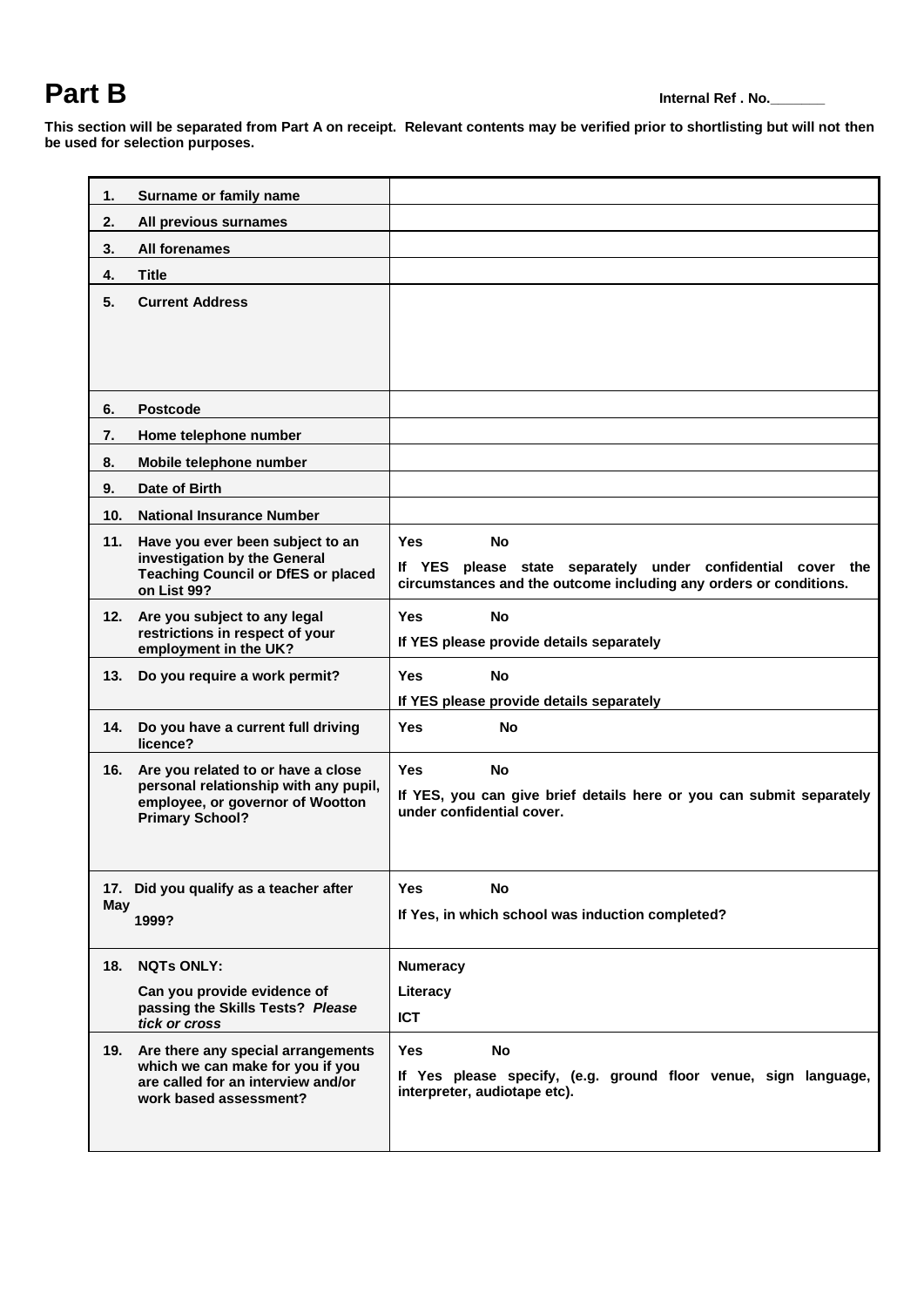### **20. ETHNIC GROUP**

You are asked to complete the grid below for the purpose of monitoring applicants for employment by reference to the racial groups to which they belong. However, you are not obliged to do so.

|                                                | Please tick the relevant box |  |
|------------------------------------------------|------------------------------|--|
| <b>WHITE</b>                                   | <b>British</b>               |  |
|                                                | Irish                        |  |
|                                                | Other White background       |  |
|                                                |                              |  |
| <b>MIXED</b>                                   | White and Black Caribbean    |  |
|                                                | White and Black African      |  |
|                                                | White and Asian              |  |
|                                                | Other Mixed background       |  |
|                                                |                              |  |
| <b>OTHER</b><br><b>ETHNIC</b><br><b>IGROUP</b> |                              |  |

| Please tick the relevant box  |                        |  |
|-------------------------------|------------------------|--|
| <b>ASIAN or ASIAN BRITISH</b> | Indian                 |  |
|                               | Pakistani              |  |
|                               | Bangladeshi            |  |
|                               | Other Asian background |  |
| <b>BLACK or BLACK BRITISH</b> | Caribbean              |  |
|                               | African                |  |
|                               | Other Black background |  |
| <b>CHINESE</b>                | Chinese                |  |
|                               |                        |  |
| <b>NOT STATED</b>             |                        |  |

## **IMPORTANT INFORMATION**

 When completed, this form should be returned in accordance with the instruction in the advertisement for the job or on the Notes for applicant's document in the applicant information pack.

#### **Canvassing, directly or indirectly to the Headteacher, another employee or a governor is strictly forbidden and will immediately disqualify the application without negotiation.**

Candidates recommended for appointment will be required to:

- a) complete a pre-employment medical questionnaire and if necessary, may be required to undergo a medical examination by our Occupational Health Providers.
- b) need to complete a DBS disclosure<br>c) will be checked against the Record
- will be checked against the Record of individuals barred from working with children and vulnerable adults.
- d) provide evidence of their qualifications

#### **20. DATA PROTECTION ACT/ GDPR**

The information collected on this form will be used in compliance with the Data Protection Act 1998 and GDPR 2018.The information will be collected for the purposes of your contractual employment with the Trust, this information may be shared with the following:

**Governors:** for the purpose of employment and employment management

**Occupational Healt**h: for the purpose of supporting employees and employers with health related issues

**TPS/LGPS:** for the purpose of administering employee pensions

**DfE:** via census returns for statutory statistical recording

**Payroll and Personnel Providers:** for contractual and payroll purposes

**Any other statutory body relating to your employment with us**

**Full details of how your data may be used is available in our privacy notice on the Tove Learning Trust website** 

You should also note that checks may be made to verify the information provided and may also be used to prevent and/or detect fraud.

### **21. DECLARATION**

I certify that, to the best of my knowledge and belief, all particulars included in Part B of my application are correct. I understand and accept that providing false information will result in my application being rejected or withdrawal of any offer of employment, or summary dismissal if I am in post, and possible referral to the police. I understand that by signing this form I accept that the